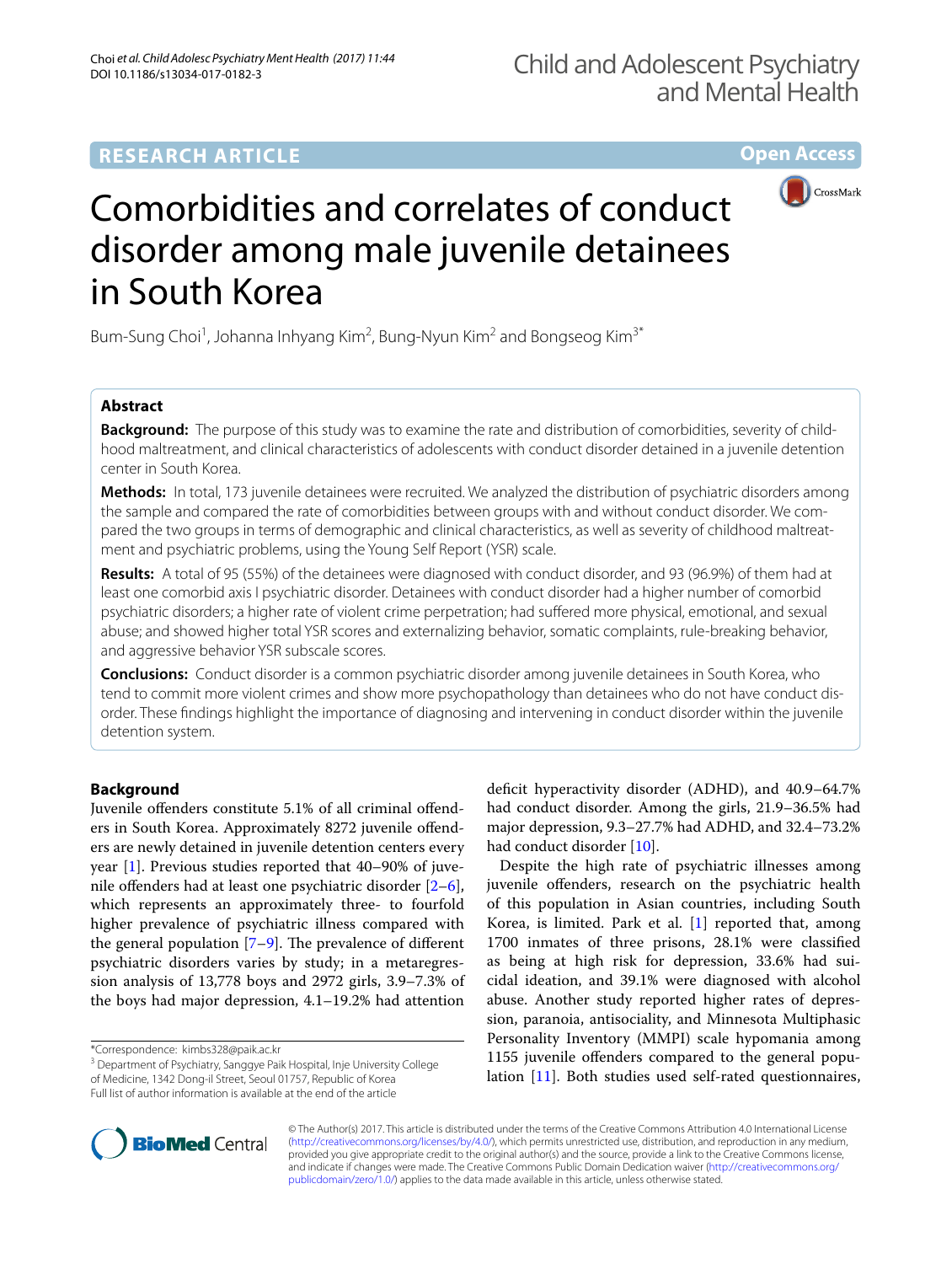and only the latter targeted a juvenile population. To our knowledge, no South Korean study has estimated the prevalence of psychiatric disorders among juvenile ofenders using Diagnostic and Statistical Manual for Mental Disorders (DSM) or International Classifcation of Diseases (ICD)-based criteria.

Conduct disorder is one of the most common psychiatric disorders among juvenile ofenders, with the prevalence ranging from 31 to 77% [[12](#page-5-7), [13\]](#page-5-8). In previous studies, conduct disorder showed high comorbidity with substance use disorders and ADHD; all of these disorders are risk factors for higher psychiatric disorders.

The purpose of this study was to investigate the prevalence of psychiatric disorders among juvenile detainees in South Korea, and to assess patterns of comorbidity and psychopathology among those with conduct disorder.

## **Methods**

## **Participants and procedure**

In total, 200 detainees who were sentenced to 6 or 12-month detainment in a single male juvenile detention center in Seoul, South Korea, were recruited from December 2015 to January 2016. A total of 27 detainees over the age of 19 were excluded from the study, giving 173 participants. Subjects were eligible for inclusion in the study regardless of psychiatric diagnosis, degree of drug or alcohol intoxication, or ftness to stand trial. Exclusion criteria included refusal or inability to cooperate or understand the study procedures. Written informed consent was obtained from the participants after the study procedures were explained. This study protocol was approved by the Institutional Review Board of Sanggye Paik Hospital (IRB No. SGPAIK 2015-06-022-002).

Psychiatric diagnoses were confrmed using the Mini-International Neuropsychiatric Interview (MINI), which is a short, structured psychiatric interview that can detect a wide range of DSM-IV and ICD-10 psychiatric disorders  $[14]$  $[14]$ . The MINI has been applied for the assessment of psychiatric disorders in various criminal justice settings  $[15, 16]$  $[15, 16]$  $[15, 16]$  $[15, 16]$  $[15, 16]$ . The Korean version has well-established validity and reliability [\[17](#page-6-0)]. In cases of disorders not covered by the MINI, the Kiddie-Schedule for afective disorders and Schizophrenia-Present and Lifetime Version-Korean Version (K-SADS-PL-K) were used; the reliability and validity of the K-SADS-PL-K have been confrmed [\[18](#page-6-1)]. Diagnoses of ADHD, ODD, CD, and tic disorders were based on the behavioral disorder supplement of the K-SADS-PL-K.

The presence and degree of childhood maltreatment were evaluated using the Korean version of the Childhood Trauma Questionnaire (CTQ) [[19\]](#page-6-2), which has good validity and reliability  $[20]$  $[20]$ . The CTQ consists of 28 items; each item is rated on a fve-point Likert scale and higher scores indicate more severe childhood maltreatment. The results are presented as total scores, and as scores on each of fve subscales (emotional neglect, emotional abuse, physical neglect, physical abuse, and sexual abuse). We applied a moderate-to-severe cut-off score for each subscale [\[21](#page-6-4), [22](#page-6-5)], and individuals who exceeded the cutoff score were categorized as juvenile detainees with a history of childhood maltreatment.

Various psychiatric symptoms were screened for using the Youth Self Report (YSR) scale, which is used widely for the assessment of emotional and behavioral problems and comprises  $112$  items  $[23]$  $[23]$ . The Korean version was standardized by Oh et al.  $[24]$ . All subscale scores were converted into T-scores, with higher scores indicating more severe symptoms. In the present study, we included the subscales of total problem behavior, internalizing, externalizing, anxiety/depression, withdrawal/depression, somatic complaints, thought problems, attention problems, rule-breaking behaviors, and aggressive behaviors.

## **Statistical analysis**

The demographic and clinical characteristics were compared between detainees with and without conduct disorder using independent *t*-tests for continuous variables and Chi square or Fisher's exact test for categorical variables (such as psychiatric comorbidity status). The association between type of childhood maltreatment and conduct disorder was analyzed using logistic regression. We used multiple linear regression to evaluate the association between conduct disorder and YSR subscale scores.

All statistical analyses were performed using SPSS software (ver. 22.0; SPSS Inc., Chicago, IL, USA), and a twotailed *p-*value <0.05 was considered signifcant.

## **Results**

The demographic and judicial characteristics of the whole sample, and of the detainees with and without conduct disorder, are presented in Table [1](#page-2-0). The mean age was  $17.5 \pm 1.1$  years, and all participants were male. In total, 42 (24.3%) of the participants had dropped out of school, and 104 (60.1%) were from a family with a yearly income exceeding \$2500. A majority of the detainees had been living in a single parent home ( $n = 97, 56.1\%$ ), and 57 (32.9%) had been living with both parents; 19 (11.0%) had not been living with their parents. Property crime was the most common type of crime ( $n = 86, 49.7\%$ ), followed by violent crime ( $n = 68$ , 39.3%), traffic offenses  $(n = 42, 24.3\%)$ , and sex crimes  $(n = 34, 19.7\%)$ .

There were no significant differences between the groups with versus without conduct disorder in demographic or judicial characteristics, except for a higher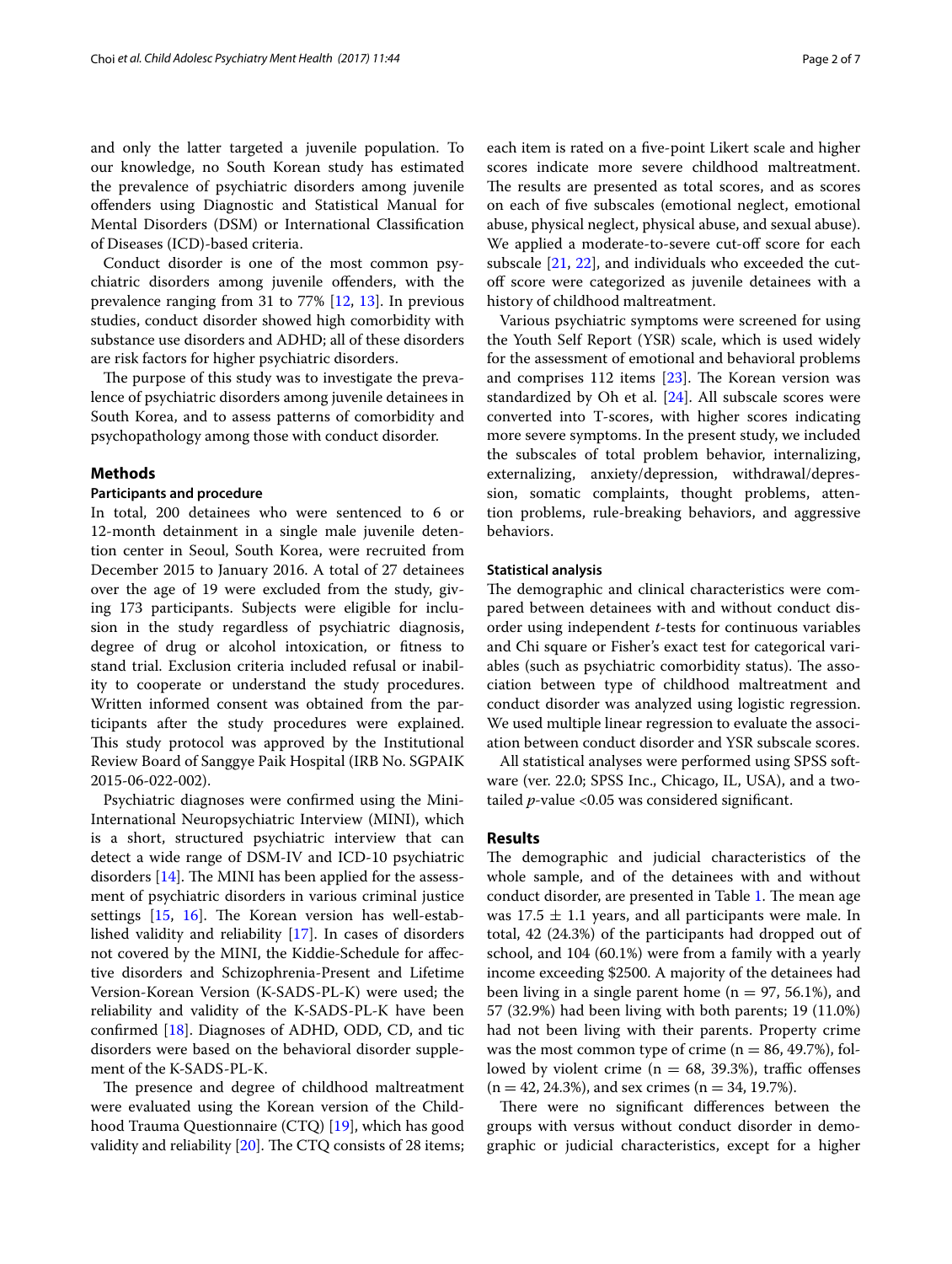| Characteristic                                     | Whole sample $(n = 173)$ | With conduct disorder<br>$(n = 96)$ | Without conduct disor-<br>der ( $n = 77$ ) | p value |
|----------------------------------------------------|--------------------------|-------------------------------------|--------------------------------------------|---------|
| Age (years), mean (SD)                             | 17.5(1.1)                | 17.4(1.2)                           | 17.6(1.1)                                  | 0.171   |
| School drop out, N (%)                             | 42(24.3)                 | 23(24)                              | 19 (24.7)                                  | 0.913   |
| Yearly family income $>$ \$2500, N (%)             | 104(60.1)                | 59 (61.5)                           | 45 (58.4)                                  | 0.687   |
| Paternal education $\geq$ college education, N (%) | 25(14.5)                 | 13(19.1)                            | 12(21.4)                                   | 0.750   |
| Maternal education $\geq$ college education, N (%) | 20(11.6)                 | 10(16.7)                            | 10(18.2)                                   | 0.830   |
| Living arrangements, N (%)                         |                          |                                     |                                            | 0.928   |
| With both parents                                  | 57 (32.9)                | 31 (32.3)                           | 26 (33.8)                                  |         |
| With a single parent                               | 97(56.1)                 | 55 (57.3)                           | 42 (54.5)                                  |         |
| No parents                                         | 19 (11.0)                | 10(1.4)                             | 9(11.7)                                    |         |
| Recidivism, N (%)                                  | 154 (89)                 | 88 (91.7)                           | 66 (85.7)                                  | 0.213   |
| Number of crime, mean (SD)                         | 3.2(1.8)                 | 3.4(1.9)                            | 3.1(1.6)                                   | 0.243   |
| Type of crime, N (%)                               |                          |                                     |                                            |         |
| Property crime                                     | 86 (49.7)                | 48 (49)                             | 40 (51.9)                                  | 0.696   |
| Violent crime                                      | 68 (39.3)                | 48 (50)                             | 20(26)                                     | 0.001   |
| Sex crime                                          | 34 (19.7)                | 14 (14.6)                           | 20(26.3)                                   | 0.055   |
| Drug crime                                         | 1(0.6)                   | 0(0)                                | 1(1.3)                                     | 0.445   |
| Domestic violence                                  | 1(0.6)                   | 1(1.0)                              | 0(0)                                       | 1.00    |
| Traffic offenses                                   | 42(24.3)                 | 23 (24.0)                           | 19 (24.7)                                  | 0.913   |
| Obstruction of justice                             | 7(4.0)                   | 4(4.2)                              | 3(3.9)                                     | 1.00    |
| Drunk driving                                      | 2(1.2)                   | 2(2.1)                              | 0(0)                                       | 0.503   |
| Others                                             | 20(11.6)                 | 13(13.5)                            | 7(9.1)                                     | 0.363   |
|                                                    |                          |                                     |                                            |         |

<span id="page-2-0"></span>**Table 1 Demographic and clinical characteristics of the detainees with and without conduct disorder**

*SD* standard deviation

rate of violent crimes in the conduct disorder group  $(p = 0.001;$  Table [1](#page-2-0)).

Data on psychiatric disorder prevalence and comorbidity with conduct disorder are shown in Table [2](#page-2-1). In total, 157 (90.8%) participants had at least one psychiatric diagnosis, and the most common axis I psychiatric disorder was alcohol use disorder ( $n = 100$ , 57.8%), followed by conduct disorder ( $n = 96, 55.5\%$ ), bipolar disorder  $(n = 82, 47.4\%)$ , and ADHD  $(n = 61, 35.3\%)$ . Antisocial personality traits were present in 83 (48%) detainees.

<span id="page-2-1"></span>

|  |  |  |  |  | Table 2   Prevalence of psychiatric disorders among detainees and comorbidity with conduct disorder |
|--|--|--|--|--|-----------------------------------------------------------------------------------------------------|
|--|--|--|--|--|-----------------------------------------------------------------------------------------------------|

| <b>Diagnosis</b>                                     | Whole sample ( $n = 173$ ) | With conduct disorder<br>$(n = 96)$ | Without conduct disor-<br>der ( $n = 77$ ) | p value |  |
|------------------------------------------------------|----------------------------|-------------------------------------|--------------------------------------------|---------|--|
| Any psychiatric disorder, except conduct<br>disorder | 154 (89.0)                 | 93 (96.9)                           | 61 (79.2)                                  | < 0.001 |  |
| Number with diagnosis, N (%)                         |                            |                                     |                                            |         |  |
| Major depressive disorder                            | 50 (28.9)                  | 41 (21.9)                           | 9(11.7)                                    | 0.079   |  |
| Bipolar disorder                                     | 82 (47.4)                  | 59 (61.5)                           | 23 (29.9)                                  | < 0.001 |  |
| Alcohol use disorder                                 | 100 (57.8)                 | 66 (68.8)                           | 34 (44.2)                                  | 0.001   |  |
| Substance use disorder                               | 8(4.6)                     | 4(4.2)                              | 4(5.2)                                     | 1.00    |  |
| Schizophrenia                                        | 19 (11.0)                  | 11(11.5)                            | 8(10.4)                                    | 0.823   |  |
| Eating disorder                                      | 6(3.5)                     | 6(6.3)                              | 0(0)                                       | 0.026   |  |
| <b>ADHD</b>                                          | 61(35.3)                   | 40 (41.7)                           | 21(27.3)                                   | 0.049   |  |
| Tic disorder                                         | 47(27.2)                   | 24(25.0)                            | 23 (29.9)                                  | 0.474   |  |
| ODD                                                  | 14(8.1)                    | 0(0)                                | 14 (18.2)                                  | < 0.001 |  |
| Antisocial personality trait                         | 83 (48.0)                  | 62(64.6)                            | 21(27.3)                                   | < 0.001 |  |
| Anxiety disorder                                     | 44 (25.4)                  | 30(31.3)                            | 14 (18.2)                                  | 0.050   |  |

*AHDH* attention defcit hyperactivity disorder, *ODD* oppositional defant disorder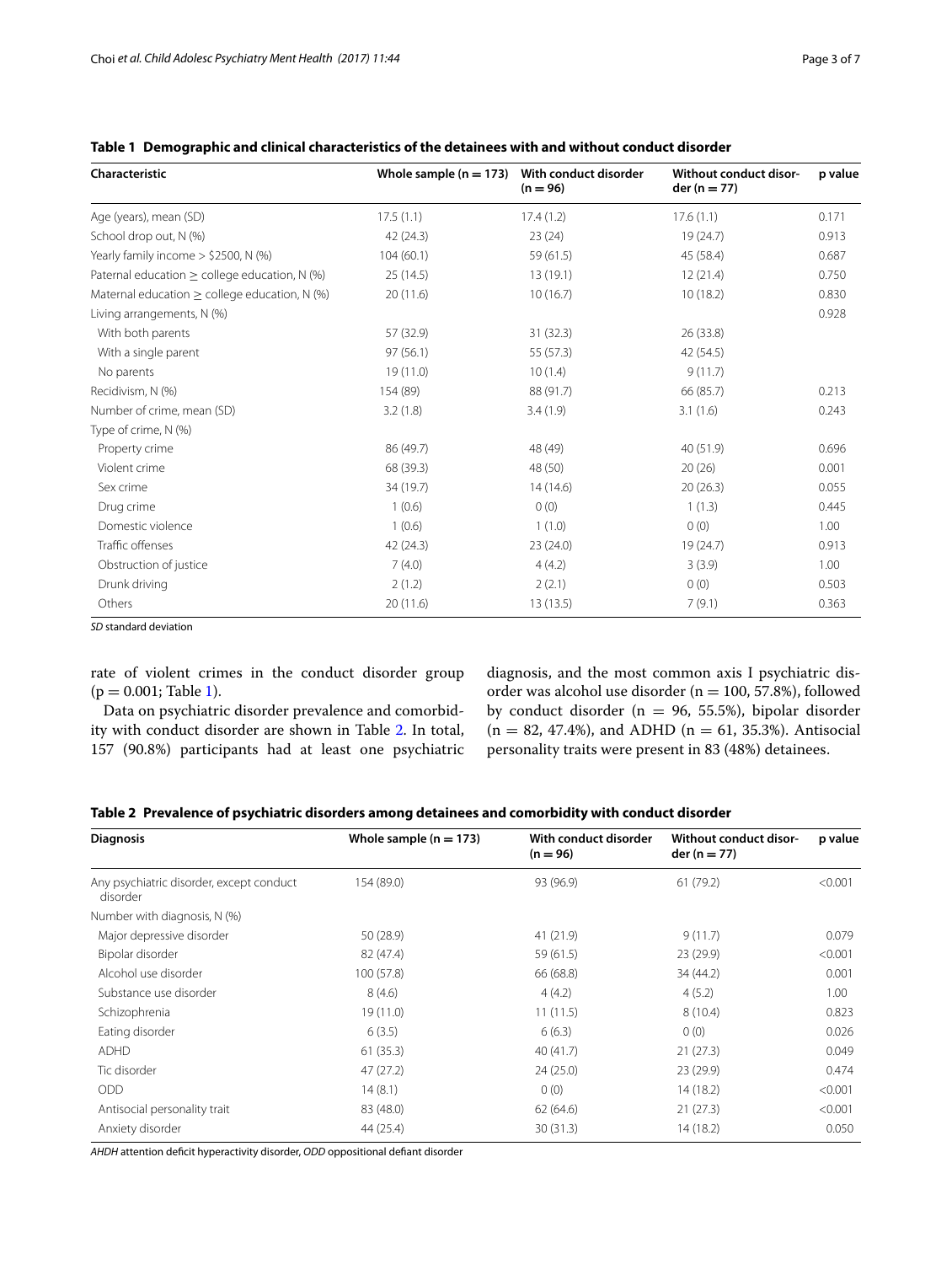In total, 96 (55.5%) detainees had a diagnosis of conduct disorder, of whom 93 (96.9%) had at least one comorbid axis I psychiatric disorder. Detainees with conduct disorder had a higher rate of comorbidity compared to those without ( $p < 0.001$ ), and the most common axis I comorbid disorder was alcohol use disorder ( $n = 66$ , 68.8%), followed by bipolar disorder ( $n = 59, 61.5%$ ) and ADHD ( $n = 40, 41.7\%$ ). All of the psychiatric disorders except for major depressive disorder, substance use disorder, tic disorders, and anxiety disorders—were more frequently diagnosed in the conduct disorder than in the non-conduct disorder group (all p < 0.05).

The detainees with conduct disorder showed signifcant associations with emotional abuse [odds ratio  $(OR) = 1.26, 95\%$  confidence interval  $(Cl)$  1.06–1.43;  $p = 0.009$ ], sexual abuse (OR = 1.23, 95% CI 1.03-1.46;  $p = 0.022$ ), and physical abuse (OR = 1.23, 95% CI 1.06–1.43;  $p = 0.008$ ), and all associations remained signifcant after adjusting for age, living arrangements, socioeconomic status, and the presence of psychiatric comorbidities (Table [3](#page-3-0)).

Scores on YSR subscales were higher in the conduct disorder versus non-conduct disorder group, including total problem behavior (β = 1.57, 95% CI 0.47-2.67; p = 0.005), externalizing behavior (β = 2.33, 95% CI 1.27–3.40; p < 0.001), somatic complaints (β = 0.58, 95% CI 0.01–1.16;  $p = 0.047$ ), rule-breaking behavior  $(β = 1.41, 95% CI 0.78–2.03; p < 0.001)$ , and aggressive behavior (β = 1.15, 95% CI 0.45–1.85; p = 0.001) after adjusting for age and the presence of psychiatric comorbidities (Table [4\)](#page-3-1).

# **Discussion**

Research on the prevalence of psychiatric disorders among detained adolescents is still limited in comparison to analogous research in adults. Nevertheless, reports of psychiatric prevalence studies of adolescents have been published with increasing frequency over the past few years.

<span id="page-3-0"></span>

|  |  |  | Table 3 Association of childhood maltreatment and conduct disorder |  |  |
|--|--|--|--------------------------------------------------------------------|--|--|
|--|--|--|--------------------------------------------------------------------|--|--|

| <b>Variables</b>               | Whole sample<br>$(n = 173)$ | With conduct<br>disorder<br>$(n = 96)$ | <b>Without CD</b><br>$(n = 77)$ | Unadjusted<br><b>OR</b> | 95% CI          | p value | Adjusted OR <sup>a</sup> | 95% CI        | p value |
|--------------------------------|-----------------------------|----------------------------------------|---------------------------------|-------------------------|-----------------|---------|--------------------------|---------------|---------|
| Child maltreat-<br>ment        | 136 (78.6)                  | 76 (79.2)                              | 60 (77.9)                       | 1.019                   | $0.849 - 1.223$ | 0.843   | 1.01                     | $0.82 - 1.24$ | 0.942   |
| Type of childhood maltreatment |                             |                                        |                                 |                         |                 |         |                          |               |         |
| Emotional<br>abuse             | 54 (31.2)                   | 38 (39.6)                              | 16(20.8)                        | 1.257                   | 1.059-1.492     | 0.009   | 1.252                    | $1.04 - 1.51$ | 0.018   |
| Sexual abuse                   | 49 (28.3)                   | 34 (35.4)                              | 15(19.5)                        | 1227                    | 1.029-1.462     | 0.022   | 1.209                    | $1.00 - 1.46$ | 0.048   |
| Physical abuse                 | 87 (50.3)                   | 57 (59.4)                              | 30 (39.0)                       | 1.230                   | 1.055-1.434     | 0.008   | 1.271                    | $1.07 - 1.51$ | 0.006   |
| Emotional<br>neglect           | 92 (53.2)                   | 49 (51.0)                              | 42 (55.8)                       | 0.953                   | $0.820 - 1.108$ | 0.529   | 1.370                    | $0.70 - 2.70$ | 0.364   |
| Physical<br>neglect            | 93 (53.8)                   | 49 (51.0)                              | 44 (57.1)                       | 0.940                   | $0.809 - 1.093$ | 0.424   | 0.934                    | $0.79 - 1.10$ | 0.418   |

<sup>a</sup> Adjusted for age, living arrangements, SES, and presence of psychiatric disorders

<span id="page-3-1"></span>

| Table 4 Association of YSR scores with conduct disorder |
|---------------------------------------------------------|
|---------------------------------------------------------|

| <b>Variables</b>       | With conduct disorder<br>$(n = 96)$ | Without conduct disorder<br>$(n = 77)$ | β     | 95% CI           | p value |
|------------------------|-------------------------------------|----------------------------------------|-------|------------------|---------|
| Total problem behavior | 57.2 (14.2)                         | 49.9 (13.3)                            | 1.57  | $0.47$ to $2.67$ | 0.005   |
| Internalizing          | 51.6 (13.4)                         | 46.6 (12.9)                            | 1.034 | $-0.10$ to 2.08  | 0.052   |
| Externalizing          | 65.6(13.5)                          | 55.3 (13.5)                            | 2.332 | 1.27 to 3.40     | < 0.001 |
| Anxious/depressed      | 55.3(7.5)                           | 53.6(6.3)                              | 0.39  | $-0.16$ to 0.95  | 0.166   |
| Withdrawn/depressed    | 55.4 (7.3)                          | 54.0(6.4)                              | 0.26  | $-0.29$ to 0.81  | 0.353   |
| Somatic complaints     | 56.1(8.2)                           | 53.7(5.7)                              | 0.581 | $0.01$ to $1.16$ | 0.047   |
| Thought problems       | 56.2 (7.9)                          | 53.8(6.0)                              | 0.553 | $-0.1$ to 1.12   | 0.055   |
| Attention problems     | 55.6 (7.5)                          | 53.9(8.0)                              | 0.35  | $-0.27$ to 0.97  | 0.261   |
| Rule-breaking behavior | 69.7(7.4)                           | 63.5(8.6)                              | 1.41  | 0.78 to 2.03     | < 0.001 |
| Aggressive behavior    | 59.6 (10.0)                         | 54.5(7.1)                              | 1.15  | 0.45 to 1.85     | 0.001   |

Adjusted for age and presence of psychiatric comorbidity

*YSR* the Youth Self Report scale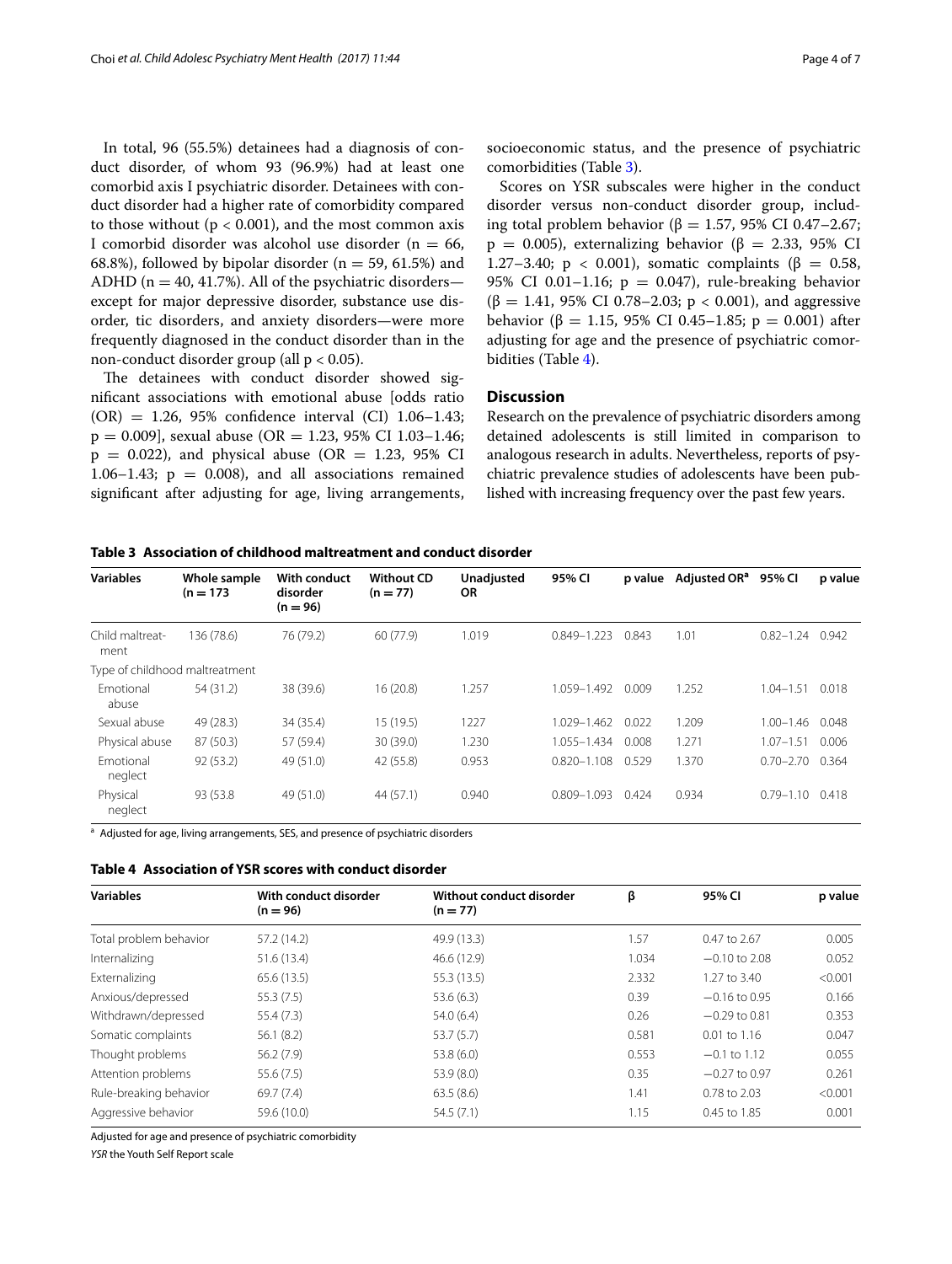The main objectives of this study were to document the rate and distribution of comorbidities, severity of childhood maltreatment, and clinical characteristics of adolescents with conduct disorder detained in a juvenile detention center in South Korea.

Many of the juvenile offenders in our study had psychiatric disorders, including alcohol use disorder, conduct disorder, bipolar disorder, and ADHD. The percentage of detainees with at least one psychiatric axis I disorder was 90.8%, which is very high compared to the rates reported among the general adolescent population, and is in the range reported in previous studies. Alcohol abuse (57.8%) was the most common disorder, followed by conduct disorder (55.5%), bipolar disorder (47.4%), and ADHD (35.3%). Additionally, antisocial personality traits were identifed in 48% of the participants. Previous studies have shown that personality disorder is highly prevalent in incarcerated juvenile populations [\[25](#page-6-8)]. However, a diagnosis of antisocial personality disorder is still possible above 18 years of age if there is evidence of conduct disorder with an onset prior to 15 years of age; thus the term 'trait' was used rather than 'disorder'. These findings are similar to the results of Collins et al., in that the mean prevalence of any disorder was 69.9% (95% CI 69.5–70.3), with conduct disorder occurring most frequently (46.4%; 95% CI 45.6–47.3), followed by substance use disorder (45.1%; 95% CI 44.6–45.5), oppositional defant disorder (19.8%; 95% CI 9.2–20.3), and ADHD (13.5%; 95% CI 13.2–13.9)  $[26]$  $[26]$ . In a meta-analysis by Fazel et al., high rates of psychotic illness (male adolescents, 3.3%), major depression (10.6%), ADHD (11.7%), and CD (male adolescents, 52.8%) were described [\[10](#page-5-5)]. Despite methodological diferences between the two studies, overall prevalence rates for ADHD (Fazel et al., 11.7%, compared with 13.6% in our study), CD (52.8% vs. 38.8%), and major depression (10.6% vs. 10.0%) were similar [\[10](#page-5-5)]. As expected, conduct disorder was the most prevalent of the disorders studied, with a similar prevalence in both sexes of slightly more than 50% [[10](#page-5-5)]. A report by the American Academy of Pediatrics estimated the prevalence ranges as follows: 1–6% for psychosis, up to 50% for ADHD, and 20–60% for conduct disorder  $[27]$  $[27]$ . Thus, the risk of conduct disorder is fve to tenfold higher than that of the general population [[10\]](#page-5-5).

Another fnding of the current study was that the rate of violent crimes among the conduct disorder group was higher than that of the non-conduct disorder group. Out of a total of 96 (55.5%) detainees who had a diagnosis of conduct disorder, 93 (96.9%) had at least one comorbid axis I psychiatric disorder. Those with conduct disorder had a higher rate of comorbidities than those without, and the most common axis I comorbid disorder was alcohol use disorder, followed by bipolar and ADHD. With

the exceptions of major depressive disorder, substance use disorder, tic disorders, and anxiety disorders, all psychiatric conditions were more frequently diagnosed in the conduct disorder than in the non-conduct disorder group. One main implication arises from these fndings: mental disorders are markedly more common among adolescents in detention than among age-equivalent individuals in the general population. The largest increase in risk among detainees is for conduct disorder; for male adolescent detainees, the risk of conduct disorder is fveto tenfold higher than that of the general population [[10](#page-5-5)].

Regarding the YSR subscales, including total problem behavior, externalizing behavior, somatic complaints, rule-breaking behavior, and aggressive behavior, after adjusting for age and the presence of psychiatric comorbidities, scores for the conduct disorder group were consistently higher. No signifcant diferences were found on the other subscales, including internalizing behavior, anxious/depressed behavior, withdrawn/depressed behavior, thought problems, and attention problems, after adjusting for age and the presence of psychiatric comorbidities. Additionally, Rosenblatt et al. [[28\]](#page-6-11) reported that juvenile ofenders displayed increased functional impairment due to conduct and externalizing behavioral problems compared to the general adolescent population.

Although conduct disorder is a psychiatric condition commonly observed among juvenile detainees in South Korea, available psychiatric interventions of for this population remain limited. The present results confirm that detainees with conduct disorder had higher rates of comorbid axis I psychiatric disorders and violent crime perpetration, and had sufered more physical, emotional, and sexual abuse than those without conduct disorder. These findings suggest that the diagnosis of, and interventions for, conduct disorder within the juvenile detention system are important for the prevention of further damage to juvenile detainees.

The present study also demonstrated that detainees with conduct disorder had more severe psychopathologies than those without conduct disorder; thus, designing intervention programs will be necessary. Furthermore, additional research on the treatment of youth detainees with conduct disorder will be necessary. Subsequent studies aimed at identifying the traits of youth detainees with conduct disorder, such as callous unemotional traits, may lead to the development of more efective treatments for juvenile detainees with these characteristics.

There were some noteworthy limitations to this study. First, we included only male subjects, as the juvenile detention center from which the participants were drawn was for males only; this may limit the generalizability of the fndings. Second, the detainees without conduct disorder also had high rates of psychiatric comorbidity,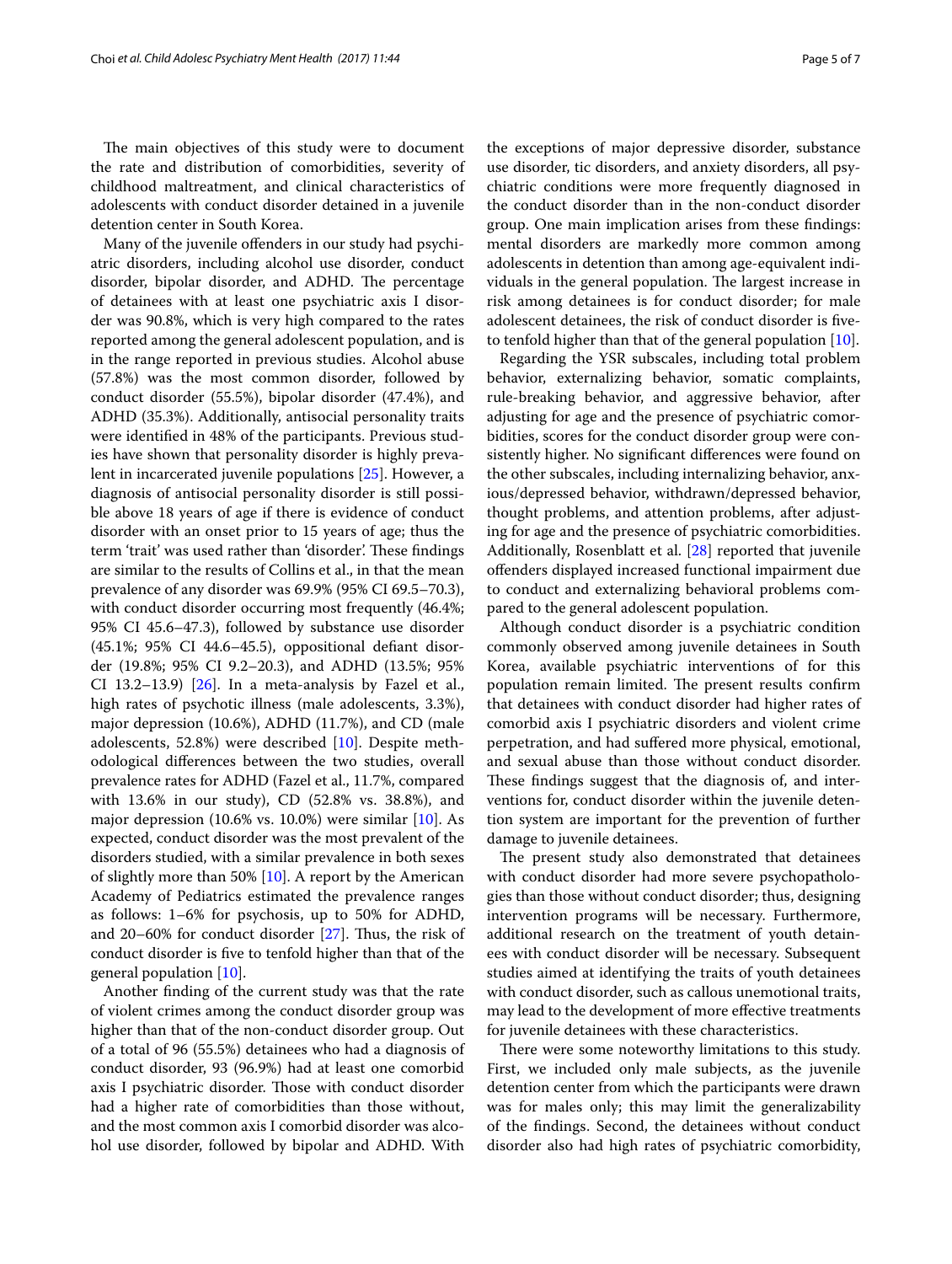and there were insufficient detainees without a psychiatric disorder to act as a control group for the conduct disorder detainees. Therefore, further studies including control groups (which could be detainees without any psychiatric disorder or adolescents drawn from the general population) could help to clarify the results. Third, because we conducted the study inside the detention center, the detainees were the only informants and we were unable to obtain information from any other source. Fourth, rather than the MINI KID, the MINI was used to diagnose psychiatric disorders. The use of an adult assessment tool may be a limitation in that it does not fully cover child and adolescent psychiatric diagnoses. Finally, the detainees were drawn from a single detention center; further large-scale studies including detainees from other areas and detention centers are thus warranted.

## **Conclusions**

Almost all of the juvenile detainees that we recruited from a detention center in South Korea had at least one psychiatric disorder. The most common disorder was alcohol use disorder, followed by conduct disorder and antisocial personality disorder. The detainees with conduct disorder had higher rates of comorbid axis I psychiatric disorders and violent crime perpetration; had sufered more physical, emotional, and sexual abuse; and exhibited more severe psychopathology than those without conduct disorder. These findings highlight the importance of diagnosing and intervening in conduct disorder within the juvenile detention system.

#### **Authors' contributions**

BSC, JIK, BNK and BK were responsible for study concept and design. BK contributed to the acquisition of data. BSC and JIK were involved in the interpretation of the data. BSC was responsible for drafting the manuscript, and all authors were involved in critical revisions of the manuscript. All authors read and approved the fnal manuscript.

#### **Author details**

<sup>1</sup> Department of Psychiatry, Medical Research Institute, Pusan National University Yangsan Hospital, 20 Geumo‑ro, Yangsan, Mulgeum‑eup 50612, Republic of Korea. <sup>2</sup> Division of Child and Adolescent Psychiatry, Department of Psychiatry, Seoul National University College of Medicine, 101 Daehak‑no, Chongno‑gu, Seoul 03080, Republic of Korea. 3 Department of Psychiatry, Sanggye Paik Hospital, Inje University College of Medicine, 1342 Dong‑il Street, Seoul 01757, Republic of Korea.

#### **Acknowledgements**

None.

#### **Competing interests**

The authors declare that they have no competing interests.

# **Availability of data and materials**

Not applicable.

#### **Consent to publish**

Not applicable.

#### **Ethics, consent and permissions**

The Institutional Review Board of Sanggye Paik Hospital approved the study protocol (IRB No. SGPAIK 2015-06-022-002), and informed consent was given by all study subjects before the start of the study.

#### **Funding**

This study was supported by a grant of the Korean Mental Health Technology R&D Project, Ministry of Health & Welfare, Republic of Korea (HM15C1040).

## **Publisher's Note**

Springer Nature remains neutral with regard to jurisdictional claims in published maps and institutional afliations.

Received: 13 March 2017 Accepted: 31 July 2017 Published online: 15 September 2017

## **References**

- <span id="page-5-0"></span>1. Park JI, Kim YJ, Lee SJ. Mental health status of prisoners in correctional institutions. J Korean Neurospychiatr Assoc. 2013;52:454–62.
- <span id="page-5-1"></span>2. Ulzen TPM, Hamilton H. The nature and characteristics of psychiatric comorbidity in incarcerated adolescents. Can J Psychiatry. 1998;43:57–63.
- 3. Teplin LA, Abram KM, McClelland GM, Dulcan MK, Mericle AA. Psychiatric disorders in youth in juvenile detention. Arch Gen Psychiatry. 2002;59:1133–43.
- 4. Abram KM, Teplin LA, McClelland GM, Dulcan MK. Comorbid psychiatric disorders in youth in juvenile detention. Arch Gen Psychiatry. 2003;60:1097–108.
- 5. Vreugdenhil C, Doreleijers TAH, Vermeiren R, Wouters LFJM, Van den Brink W. Psychiatric disorders in a representative sample of incarcerated boys in the Netherlands. J Am Acad Child Adolesc Psychiatry. 2004;43:97–104.
- <span id="page-5-2"></span>6. Harzke AJ, Baillargeon J, Baillargeon G, Henry J, Olvera RL, Torrealday O, et al. Prevalence of psychiatric disorders in the texas juvenile correctional system. J Correct Health Care. 2012;18:143–57.
- <span id="page-5-3"></span>7. Cocozza K. Youth with mental disorders: issues and emerging responses. Off Juv Justice Deling Prev J. 2000;7:3-13.
- 8. McReynolds LS, Wasserman GA, DeComo RE, John R, Keating JM, Nolen S. Psychiatric disorder in a juvenile assessment center. Crime Delinq. 2008;54:313–34.
- <span id="page-5-4"></span>9. Steiner H, Silverman M, Karnik NS, Huemer J, Plattner B, Clark CE, et al. Psychopathology, trauma and delinquency: subtypes of aggression and their relevance for understanding young offenders. Child Adolesc Psychiatry Mental Health. 2011;5:21.
- <span id="page-5-5"></span>10. Fazel S, Doll H, Langstrom N. Mental disorders among adolescents in juvenile detention and correctional facilities: a systematic review and metaregression analysis of 25 surveys. J Am Acad Child Adolesc Psychiatry. 2008;47:1010–9.
- <span id="page-5-6"></span>11. Park S. A study on relation between vioent crimes juveniles and mental disorder disposition. Korean Police Stud Rev. 2009;8:3–42.
- <span id="page-5-7"></span>12. Ruchkin V, Koposov R, Vermeiren R, Schwab-Stone M. Psychopathology and age at onset of conduct problems in juvenile delinquents. J Clin Psychiatry. 2003;64:913–20.
- <span id="page-5-8"></span>13. Copur M, Turkcan A, Erdogmus M. Substance abuse, conduct disorder and crime: assessment in a juvenile detention house in Istanbul, Turkey. Psychiatry Clin Neurosci. 2005;59:151–4.
- <span id="page-5-9"></span>14. Sheehan DV, Lecrubier Y, Sheehan KH, Amorim P, Janavs J, Weiller E, et al. The mini-international neuropsychiatric interview (M.I.N.I.): the development and validation of a structured diagnostic psychiatric interview for dsm-iv and icd-10. J Clin Psychiatry. 1998;59(Suppl 20):22–33.
- <span id="page-5-10"></span>15. Black DW, Arndt S, Hale N, Rogerson R. Use of the mini international neuropsychiatric interview (mini) as a screening tool in prisons: results of a preliminary study. J Am Acad Psychiatry. 2004;32:158–62.
- <span id="page-5-11"></span>16. Marzano L, Faze S, Rivlin A, Hawton K. Psychiatric disorders in women prisoners who have engaged in near-lethal self-harm: case control study. Br J Psychiatry. 2010;197:219–26.